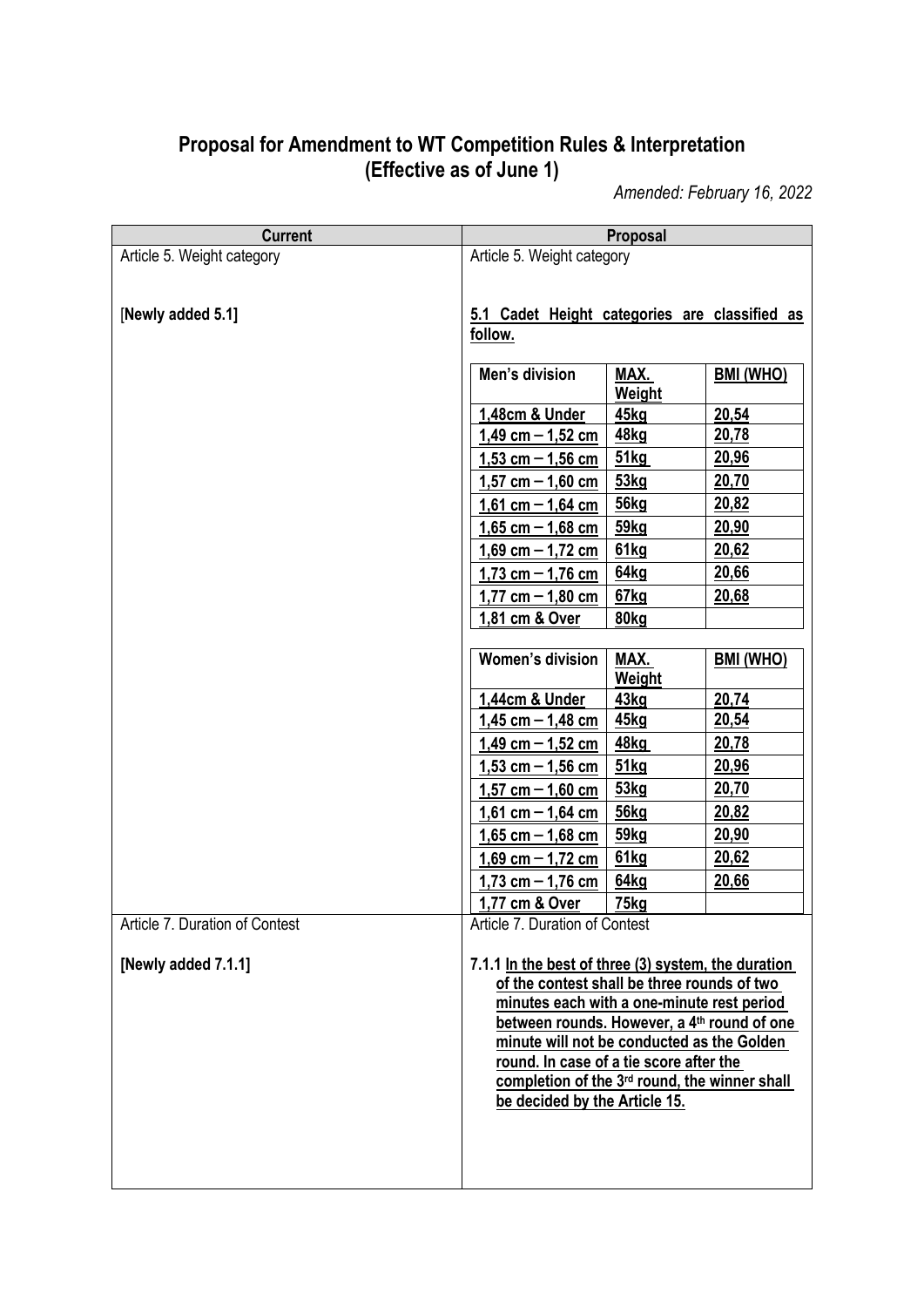| <b>Current</b>                                                                                                                                                                                                                                                                                            | Proposal                                                                                                                                                                                                                                                                                                                                                                                                                       |
|-----------------------------------------------------------------------------------------------------------------------------------------------------------------------------------------------------------------------------------------------------------------------------------------------------------|--------------------------------------------------------------------------------------------------------------------------------------------------------------------------------------------------------------------------------------------------------------------------------------------------------------------------------------------------------------------------------------------------------------------------------|
| Article 10. Procedure of the Contest                                                                                                                                                                                                                                                                      | Article 10. Procedure of the Contest                                                                                                                                                                                                                                                                                                                                                                                           |
| [Newly added 10.4.7.1]                                                                                                                                                                                                                                                                                    | 10.4.7.1 In the best of three (3) system, the referee<br>shall declare the winner of respective<br>round.                                                                                                                                                                                                                                                                                                                      |
| Article 12. Valid Points                                                                                                                                                                                                                                                                                  | Article 12. Valid Points                                                                                                                                                                                                                                                                                                                                                                                                       |
| 12.2.3 The determination of the validity of the<br>technique, level of impact, and/or valid contact<br>to the scoring area shall be made by the<br>scoring system<br>electronic<br>except<br>fist<br>techniques. These PSS determinations shall<br>not be subject to Instant Video Replay.                | 12.2.3 The determination of the validity of the<br>technique, level of impact, and/or valid contact<br>to the scoring area shall be made by the<br>electronic scoring system except fist<br>techniques. These PSS determinations shall<br>not be subject to Instant Video Replay except<br>for head kicks.                                                                                                                     |
| [Newly added 12.4.1]                                                                                                                                                                                                                                                                                      | 12.4.1 In the best of three (3) system, match score<br>shall be the sum of the number of round<br>won of the three rounds                                                                                                                                                                                                                                                                                                      |
| [Newly added explanation #1]                                                                                                                                                                                                                                                                              | (Explanation #1)<br><b>Back kick (Dwichagi) is one type of turning</b><br>kick techniques, the head and shoulder<br>rotation must occur to be considered as a<br>back kick (Dwichagi) and awarded technical<br>points:<br>When contestants kick opponent by the back<br>kick (Dwichagi), without contestant's<br>simultaneous rotation of head and shoulder,<br>'Back kick' (Dwichagi) will not be considered<br>turning kick. |
| Article 13. Scoring and publication                                                                                                                                                                                                                                                                       | Article 13. Scoring and publication                                                                                                                                                                                                                                                                                                                                                                                            |
| 13.6 If a referee perceives a contestant to be<br>staggering, bleeding or knocked down by a kick<br>to the head, and so begins counting, but the<br>attack was not scored by the head PSS, the<br>referee may request IVR to make the decision<br>for awarding or not awarding points after the<br>count. | 13.6 If a referee perceives a contestant to be<br>staggering, a strong impact to the head, kick<br>to the eye(s), bleeding or knocked down by a<br>kick to the head, and so begins counting, but<br>the attack was not scored by the head PSS, the<br>referee or coach may must request IVR to<br>make the decision for awarding or not awarding<br>points after the count.                                                    |
| Article 14. Prohibited acts and Penalties                                                                                                                                                                                                                                                                 | Article 14. Prohibited acts and Penalties                                                                                                                                                                                                                                                                                                                                                                                      |
| 14.4. Prohibited acts                                                                                                                                                                                                                                                                                     | 14.4. Prohibited acts                                                                                                                                                                                                                                                                                                                                                                                                          |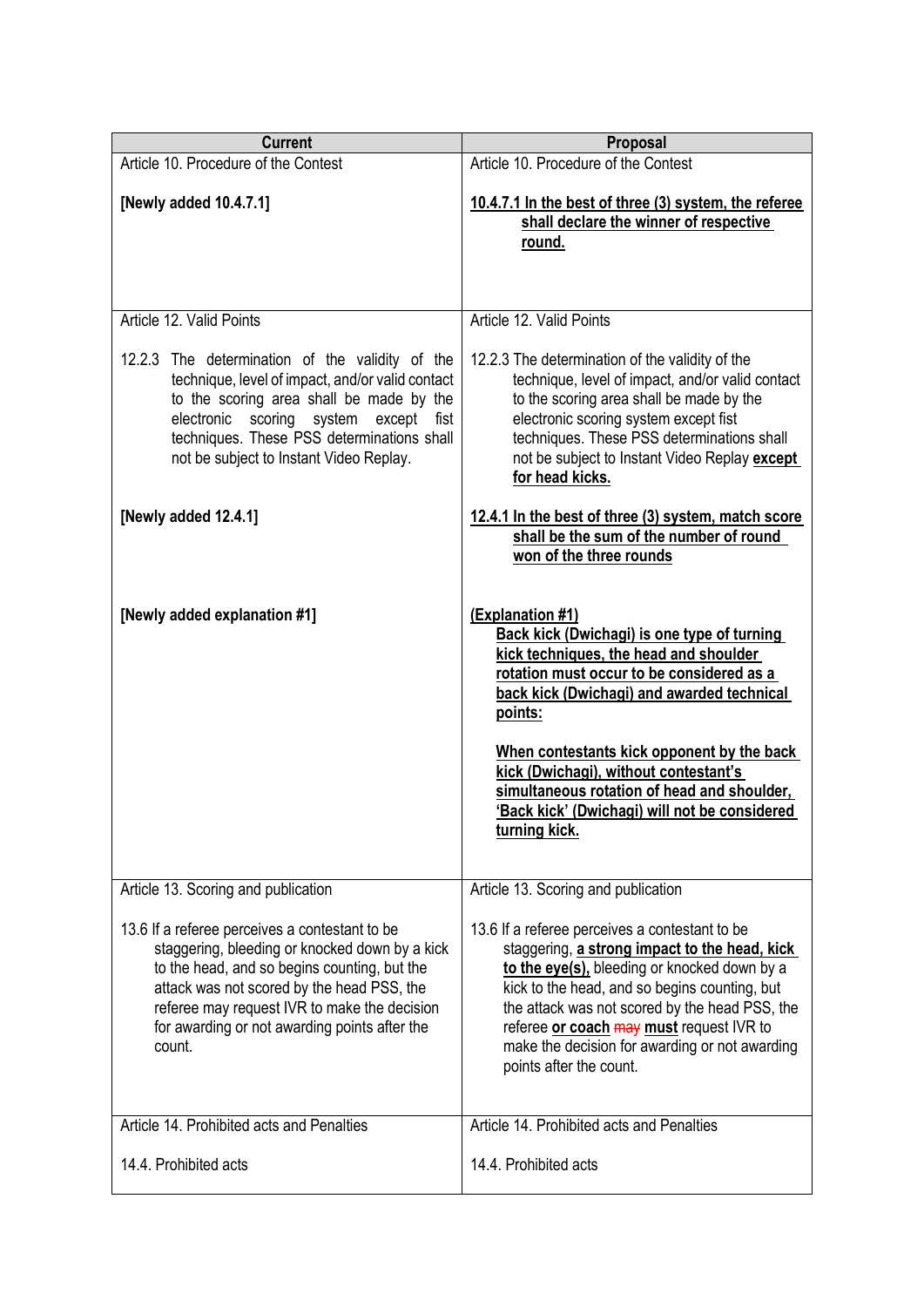| <b>Current</b>                                                                                                                                                                                                                                                                                                                                                                                                                                                                                                                                           | Proposal                                                                                                                                                                                                                                                                                                                                                                                                                                                                                                                                                                                                                                                                                                                     |
|----------------------------------------------------------------------------------------------------------------------------------------------------------------------------------------------------------------------------------------------------------------------------------------------------------------------------------------------------------------------------------------------------------------------------------------------------------------------------------------------------------------------------------------------------------|------------------------------------------------------------------------------------------------------------------------------------------------------------------------------------------------------------------------------------------------------------------------------------------------------------------------------------------------------------------------------------------------------------------------------------------------------------------------------------------------------------------------------------------------------------------------------------------------------------------------------------------------------------------------------------------------------------------------------|
| 14.4.1.5 Lifting the leg to block, or/and kicking the<br>opponent's leg to impede the opponent's<br>kicking attack, or lifting a leg or kicking in the<br>air for more than 3 seconds to impede<br>opponent's potential attacking movements, or<br>kick was aiming to below the waist                                                                                                                                                                                                                                                                    | 14.4.1.5 Lifting the leg to block, or/and kicking the<br>opponent's leg to impede the opponent's<br>kicking attack, or lifting a leg or kicking in the air<br>for more than 3 seconds to impede opponent's<br>potential attacking movements, or kick was<br>aiming to below the waist<br>The following are considered prohibited<br>acts:<br>a) Lifting the leg to block<br>b) Kicking the opponent's leg to impede the<br>opponent's kicking attack<br>c) Kick was aiming to below the waist<br>d) Lifting the leg above waist for kicking in<br>the air for three (3) times or more.<br>e) Lifting a leg or kicking in the air for more<br>than three (3) seconds to impede<br>opponent's potential attacking<br>movements |
| 14.4.1.11 Attacking trunk PSS with the side or bottom<br>of the foot having the knee pointed out in<br>clinch position                                                                                                                                                                                                                                                                                                                                                                                                                                   | 14.4.1.11 Attacking trunk PSS with the side or bottom<br>of the foot having the knee pointed out in-<br>clinch position<br><b>Attacking trunk PSS with the side or</b><br>bottom of the foot in clinch position                                                                                                                                                                                                                                                                                                                                                                                                                                                                                                              |
| 14.4.1.12 Following Misconducts of contestant or<br>coach<br>a) Not complying with the referee's<br>command or decision<br>b) Inappropriate protesting behavior to<br>officials" decisions<br>c) Inappropriate attempts to disturb or<br>influence the outcome of the match<br>d) Provoking or insulting the opposing<br>contestant or coach<br>e) Unaccredited doctor/physicians or other<br>team officials found to be seated in the<br>doctor"sposition<br>f) Any other severe misconduct or<br>unsportsmanlike conduct from a contestant or<br>coach | 14.4.1.12 -> to be moved to 14.4.1.13                                                                                                                                                                                                                                                                                                                                                                                                                                                                                                                                                                                                                                                                                        |
| [Newly added 14.4.1.12]                                                                                                                                                                                                                                                                                                                                                                                                                                                                                                                                  | 14.4.1.12 Attacking back of head PSS in clinch<br>position                                                                                                                                                                                                                                                                                                                                                                                                                                                                                                                                                                                                                                                                   |
| [Newly added 14.7.1]                                                                                                                                                                                                                                                                                                                                                                                                                                                                                                                                     | 14.7.1 In the best of three (3) system, when a<br>contestant receives four (4) "Gam-jeom"                                                                                                                                                                                                                                                                                                                                                                                                                                                                                                                                                                                                                                    |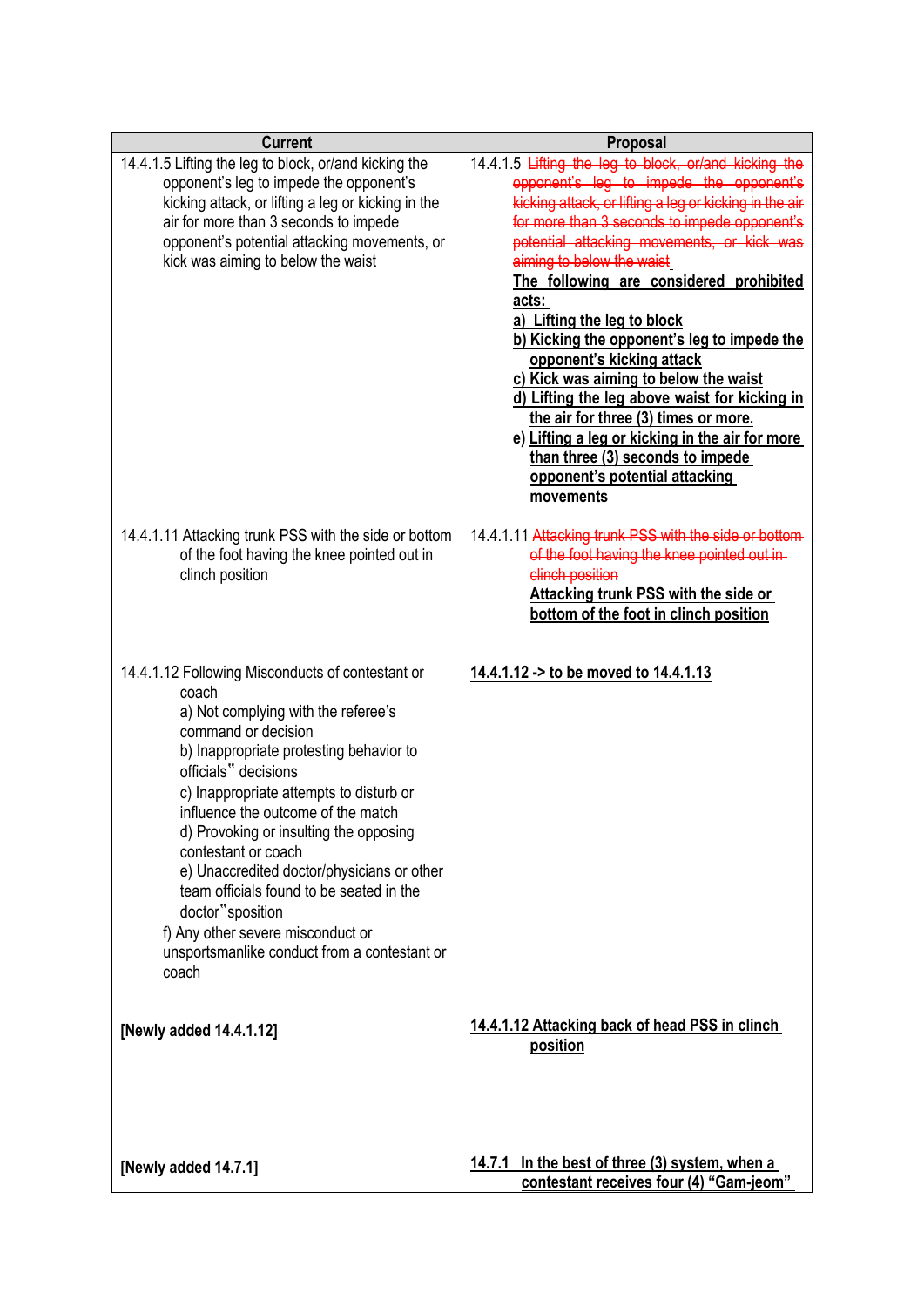| <b>Current</b>                                                                                                                                                                                                                                                                                                                                                                                                                                                                 | Proposal                                                                                                                                                                                                                                                                                                                                                                                                                                                                                                                                                                                                                                                                                                                                                   |  |
|--------------------------------------------------------------------------------------------------------------------------------------------------------------------------------------------------------------------------------------------------------------------------------------------------------------------------------------------------------------------------------------------------------------------------------------------------------------------------------|------------------------------------------------------------------------------------------------------------------------------------------------------------------------------------------------------------------------------------------------------------------------------------------------------------------------------------------------------------------------------------------------------------------------------------------------------------------------------------------------------------------------------------------------------------------------------------------------------------------------------------------------------------------------------------------------------------------------------------------------------------|--|
|                                                                                                                                                                                                                                                                                                                                                                                                                                                                                | in a round, the opponent will be declared<br>the winner of that round.                                                                                                                                                                                                                                                                                                                                                                                                                                                                                                                                                                                                                                                                                     |  |
|                                                                                                                                                                                                                                                                                                                                                                                                                                                                                |                                                                                                                                                                                                                                                                                                                                                                                                                                                                                                                                                                                                                                                                                                                                                            |  |
| (Explanation #1)                                                                                                                                                                                                                                                                                                                                                                                                                                                               | (Explanation #1)                                                                                                                                                                                                                                                                                                                                                                                                                                                                                                                                                                                                                                                                                                                                           |  |
| ii) Falling down:<br>"Gam-jeom" shall be declared for falling down.<br>However, if a contestant falls down due to the<br>opponent's prohibited acts "Gam-jeom" penalty shall<br>not be given to the fallen contestant, while a penalty<br>shall be given to the opponent. If both contestants fall<br>as a result of incidental collision, no penalty shall be<br>given.                                                                                                       | ii) Falling down:<br>"Gam-jeom" shall be declared for falling down.<br>However, if a contestant falls down due to the<br>opponent's prohibited acts "Gam-jeom" penalty shall<br>not be given to the fallen contestant, while a penalty<br>shall be given to the opponent. If both contestants fall<br>as a result of incidental collision or in case a<br>contestant who received a point with turning kick<br>falls down, no penalty shall be given.                                                                                                                                                                                                                                                                                                      |  |
| iii) Avoiding or delaying the match:                                                                                                                                                                                                                                                                                                                                                                                                                                           | iii) Avoiding or delaying the match:                                                                                                                                                                                                                                                                                                                                                                                                                                                                                                                                                                                                                                                                                                                       |  |
| Turning the back to avoid the opponent"s<br>b)<br>attack should be punished as it expresses<br>the lack of a spirit of fair play and may<br>cause serious injury. The same penalty<br>should also be given for evading the<br>opponent"s attack by bending below waist<br>level or crouching                                                                                                                                                                                   | Turning the back and move away to<br>b)<br>avoid the opponent"s attack should be<br>punished as it expresses the lack of a<br>spirit of fair play and may cause serious<br>injury. The same penalty should also<br>be given for evading the opponent"s<br>attack by bending below waist level or<br>crouching                                                                                                                                                                                                                                                                                                                                                                                                                                              |  |
| [Newly added f)]                                                                                                                                                                                                                                                                                                                                                                                                                                                               | "Gam Jeom" will be given when<br>contestant moves 3 consecutive<br>steps backward or sideways without<br>technical engagement.                                                                                                                                                                                                                                                                                                                                                                                                                                                                                                                                                                                                                             |  |
| iv) Grabbing or pushing the opponent:<br>This includes grabbing any part of the opponent's<br>body, uniform or protective equipment with the<br>hands. It also includes the act of grabbing the foot<br>or leg or hooking the leg with forearm.<br>For pushing, the following acts shall be penalized<br>a) pushing the opponent out of the boundary line<br>b) pushing the opponent in a way that prevents<br>kicking motion or any normal execution of<br>attacking movement | iv) Grabbing or pushing the opponent:<br>This includes grabbing any part of the opponent's<br>body, uniform or protective equipment with the<br>hands. It also includes the act of grabbing the foot-<br>or leg or hooking the leg with forearm.<br>For pushing, the following acts shall be penalized-<br>a) pushing the opponent out of the boundary line<br>b) pushing the opponent in a way that prevents-<br>kicking motion or any normal execution of<br>attacking movement<br>a) This includes grabbing any part of the<br>opponent's body, uniform or protective<br>equipment with the hands. It also includes<br>the act of grabbing the foot or leg or<br>hooking the leg with forearm.<br>For pushing, the following acts shall be<br>penalized |  |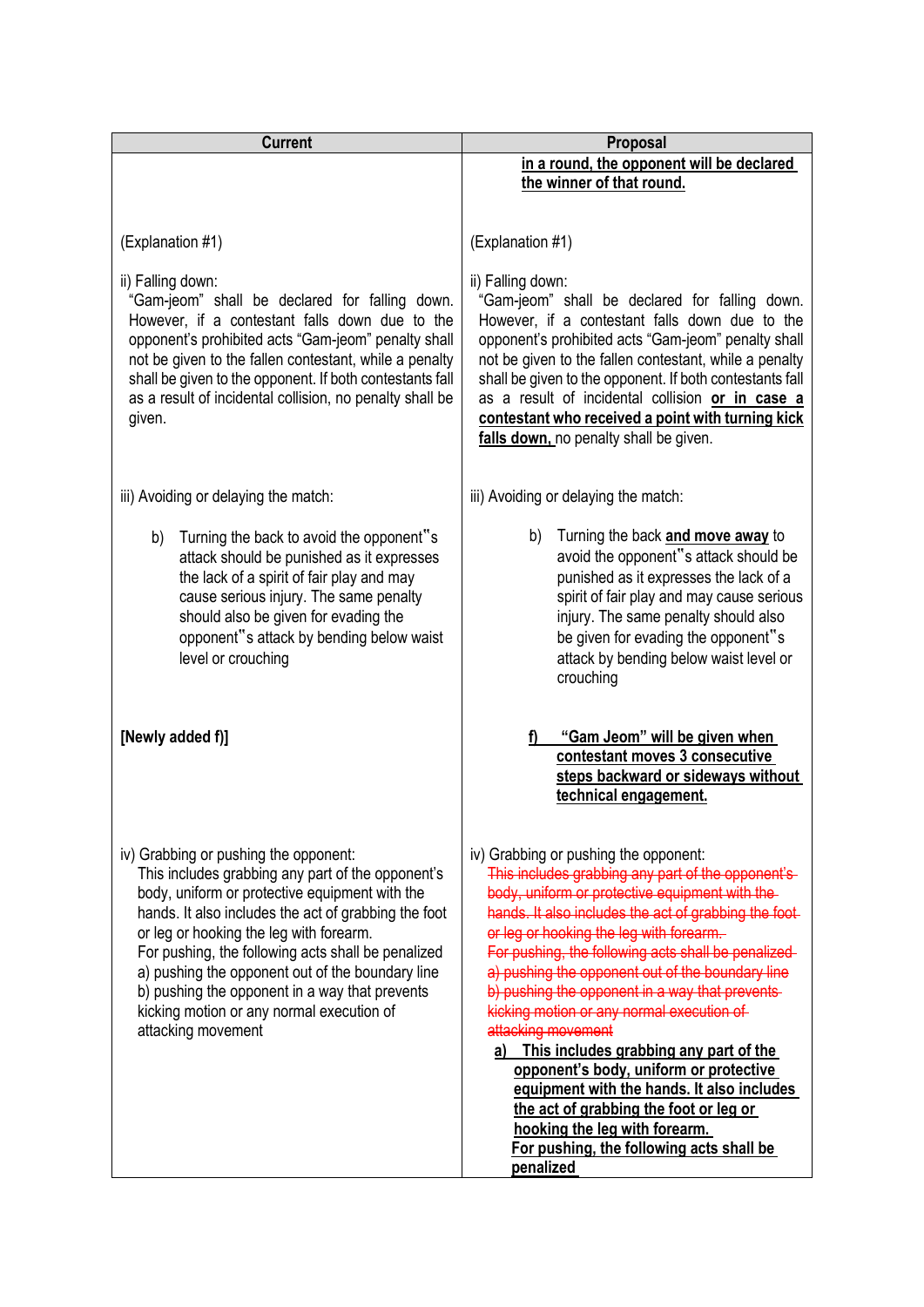| <b>Current</b>                                                              | Proposal                                                                                                                                                                                                                                                                                                                                                                                                                                                                                                                                                                                                                                                                                                                                                   |
|-----------------------------------------------------------------------------|------------------------------------------------------------------------------------------------------------------------------------------------------------------------------------------------------------------------------------------------------------------------------------------------------------------------------------------------------------------------------------------------------------------------------------------------------------------------------------------------------------------------------------------------------------------------------------------------------------------------------------------------------------------------------------------------------------------------------------------------------------|
|                                                                             | - pushing the opponent out of the boundary<br>line<br>- pushing the opponent in a way that<br>prevents kicking motion or any normal<br>execution of attacking movement<br>b) Contestants should be separated following<br>the referee's "fight" command in clinch<br>position, and if they fail to do so within<br>five(5) seconds, Gam-jeom will be given to<br>the passive contestant or to both<br>contestants.<br>"Gam-jeom" will be given to the contestant<br>who is grabbing, holding or crossing the<br>arms to opponent's body in clinch position                                                                                                                                                                                                 |
| Article 15. Golden Points and Decision of Superiority<br>[Newly added 15.5] | Article 15. Golden Points and Decision of Superiority<br>15.5<br>In the best of three (3) system, in case of a<br>tie score after the completion of the 3rd<br>round, the winner shall be decided by<br>superiority based the following criteria:<br>15.5.1 Total points accumulated in all three<br>$(3)$ rounds.<br>15.5.2 If total points are tied, most points<br>scored by turning or spinning kick in all<br>three (3) rounds.<br>15.5.3 If the technical score is the same as<br>in article 15.5.2, the contestant who<br>received less numbers of a Gam-jeom<br>during all three (3) rounds<br>15.5.4 If the three above criteria are the<br>same, the referee and judges shall<br>determine superiority based on the<br>content of the 3rd round. |
| Article 16 Decisions<br>[Newly added explanation #8]                        | Article 16 Decisions<br>(Explanation #8)<br>In the best of three (3) system, the decisions shall<br>follow the procedure of Article;<br>16.1. Win by Referee Stops Contest (RSC)<br>2. Win by final score (PTF)<br>5. Win by superiority (SUP)<br>6. Win by withdrawal (WDR)<br>7. Win by disqualification (DSQ)<br>9. Win by disqualification for unsportsmanlike<br>behavior (DQB).<br>i) In case of Article 16.2. Win by final<br>score (PTF), match score shall be the sum of                                                                                                                                                                                                                                                                          |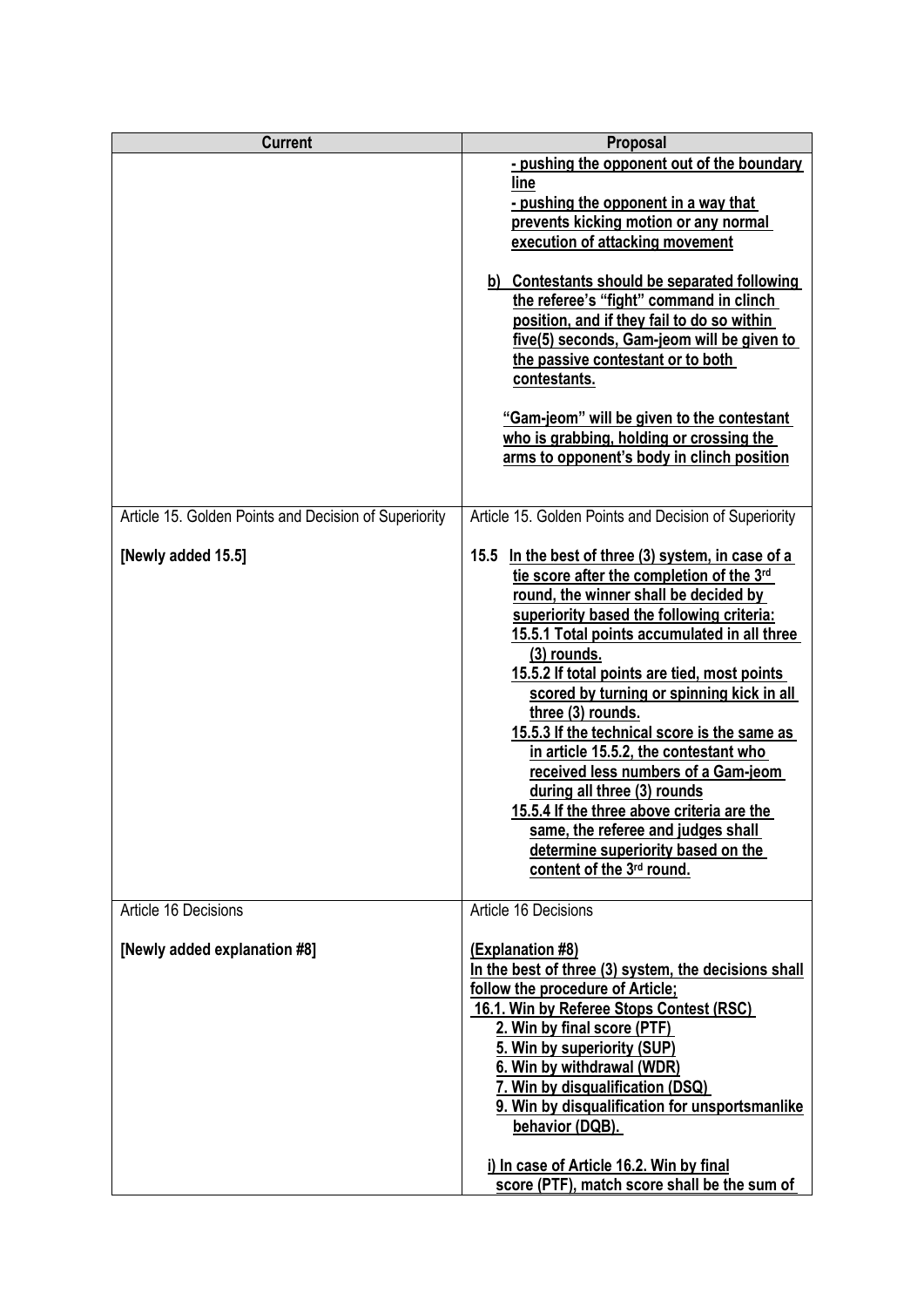| <b>Current</b>                                                                                                                                                                                                                                                                                                                                                                                                                                                                                                                                                                                                                                                                                                                                                                                                   | Proposal                                                                                                                                                                                                                                                                                                                                                                                                                                                                                                                                                                                                                                                                                                                                                                                                         |  |
|------------------------------------------------------------------------------------------------------------------------------------------------------------------------------------------------------------------------------------------------------------------------------------------------------------------------------------------------------------------------------------------------------------------------------------------------------------------------------------------------------------------------------------------------------------------------------------------------------------------------------------------------------------------------------------------------------------------------------------------------------------------------------------------------------------------|------------------------------------------------------------------------------------------------------------------------------------------------------------------------------------------------------------------------------------------------------------------------------------------------------------------------------------------------------------------------------------------------------------------------------------------------------------------------------------------------------------------------------------------------------------------------------------------------------------------------------------------------------------------------------------------------------------------------------------------------------------------------------------------------------------------|--|
|                                                                                                                                                                                                                                                                                                                                                                                                                                                                                                                                                                                                                                                                                                                                                                                                                  | the number of round won of the three rounds.                                                                                                                                                                                                                                                                                                                                                                                                                                                                                                                                                                                                                                                                                                                                                                     |  |
|                                                                                                                                                                                                                                                                                                                                                                                                                                                                                                                                                                                                                                                                                                                                                                                                                  | ii) In case of Article 16.3. Win by point (PTG), in<br>case of twelve (12) points difference between<br>two athletes per round, the referee shall stop<br>the contest and shall declare the winner by<br>point gap for corresponding round.<br>Point gap for corresponding round shall not be<br>applied in semi- finals & finals in senior                                                                                                                                                                                                                                                                                                                                                                                                                                                                      |  |
| Article 21. Instant Video Replay                                                                                                                                                                                                                                                                                                                                                                                                                                                                                                                                                                                                                                                                                                                                                                                 | division by the outline of tournament.<br>Article 21. Instant Video Replay                                                                                                                                                                                                                                                                                                                                                                                                                                                                                                                                                                                                                                                                                                                                       |  |
| 21.1 In case there is an objection to a judgment of the<br>refereeing officials during the contest, the coach<br>of a team can make a request to the center<br>referee for an immediate review of the video<br>replay. The coach can only request video replay<br>for followings;<br>Penalties against the opponent for<br>i)<br>instances of falling down or crossing the<br>boundary line or attacking the opponent<br>after "Kal-yeo" or attacking the fallen<br>opponent<br><b>Technical point</b><br>ii)<br>iii)<br>Any penalty against own contestant<br>iv)<br>Any mechanical malfunction or error in<br>time management.<br>When referee forgot to invalidate point(s)<br>V)<br>after "Gam-jeom" was given for prohibited<br>act<br>Wrong identification of fist attacking<br>vi)<br>contestant by judge | 21.1 In case there is an objection to a judgment of the<br>refereeing officials during the contest, the coach<br>of a team can make a request to the center<br>referee for an immediate review of the video<br>replay. The coach can only request video replay<br>for followings;<br>Penalties against the opponent for<br>i)<br>instances of falling down or crossing the<br>boundary line or attacking the opponent<br>after "Kal-yeo" or attacking the fallen<br>opponent<br><b>Technical point</b><br>ii)<br>iii)<br>Any penalty against own contestant<br>Any mechanical malfunction or error in<br>iv)<br>time management.<br>When referee forgot to invalidate point(s)<br>V)<br>after "Gam-jeom" was given for prohibited<br>act<br>Wrong identification of fist attacking<br>vi)<br>contestant by judge |  |
| [Newly added vii)]                                                                                                                                                                                                                                                                                                                                                                                                                                                                                                                                                                                                                                                                                                                                                                                               | vii) Head kick that is not scored                                                                                                                                                                                                                                                                                                                                                                                                                                                                                                                                                                                                                                                                                                                                                                                |  |
| 21.2 When coach appeals, the center referee will<br>approach the coach and ask the reason for the<br>appeal. Any appeal shall not be admissible on<br>any points scored by foot or fist attacks on the<br>trunk or foot attack on trunk PSS and head PSS.<br>In case of head PSS is not used, coach may<br>request instant video replay for head kick. The<br>scope of instant video replay request is limited to<br>the only one action which has occurred within<br>five (5) seconds from the moment of the coach's<br>request. Once the coach rises the blue or red<br>card to request for instant video replay, it will be<br>considered that the coach has used his/her<br>allocated appeal under any circumstance unless<br>the judge's meeting satisfies the coach                                        | 21.2 When coach appeals, the center referee will<br>approach the coach and ask the reason for the<br>appeal. Any appeal shall not be admissible on<br>any points scored by foot or fist attacks on the<br>trunk or foot attack on trunk PSS and head PSS.<br>In case of head PSS is not used, Coach may<br>request instant video replay for head kick<br>regardless of using head PSS. The scope of<br>instant video replay request is limited to the only<br>one action which has occurred within five (5)<br>seconds from the moment of the coach's<br>request. Once the coach rises the blue or red<br>card to request for instant video replay, it will be<br>considered that the coach has used his/her<br>allocated appeal under any circumstance unless<br>the judge's meeting satisfies the coach        |  |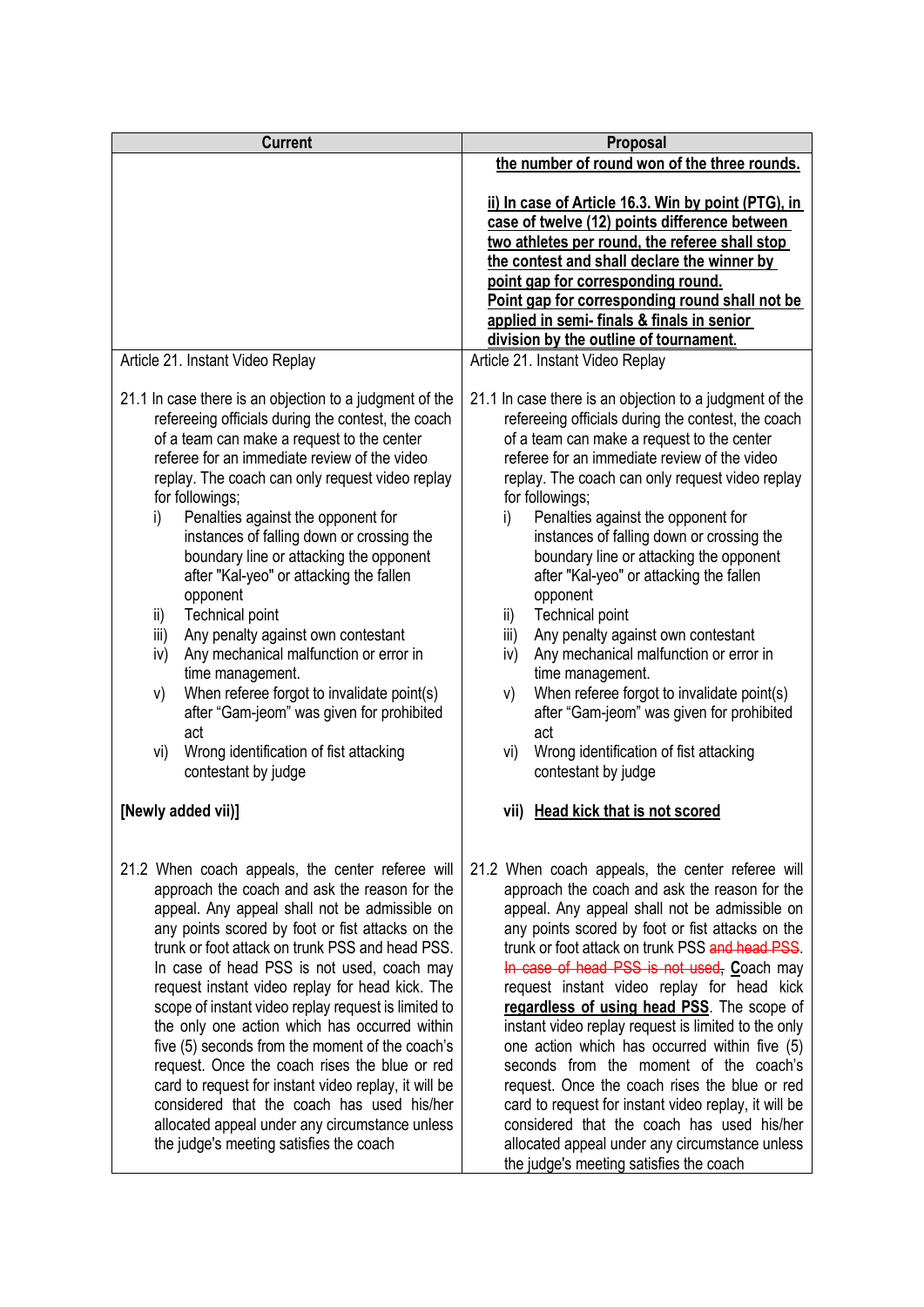## **Proposal for Amendment to WT Competition Rules & Interpretation (Effective as of June 1, 2022)**

*Amended: April 29, 2022*

|                                                                                                                                                                                                                                                                                                                                                                                                                                                                                                                                                                          | <b>Current</b>                                                                                                                                                     |                    |                                                                                                                                                                                                                                                                                                                                                                                                                                                                                                                                                                          | Proposal                                                                                                                                                                              |
|--------------------------------------------------------------------------------------------------------------------------------------------------------------------------------------------------------------------------------------------------------------------------------------------------------------------------------------------------------------------------------------------------------------------------------------------------------------------------------------------------------------------------------------------------------------------------|--------------------------------------------------------------------------------------------------------------------------------------------------------------------|--------------------|--------------------------------------------------------------------------------------------------------------------------------------------------------------------------------------------------------------------------------------------------------------------------------------------------------------------------------------------------------------------------------------------------------------------------------------------------------------------------------------------------------------------------------------------------------------------------|---------------------------------------------------------------------------------------------------------------------------------------------------------------------------------------|
| Article 4. Contestant                                                                                                                                                                                                                                                                                                                                                                                                                                                                                                                                                    |                                                                                                                                                                    |                    |                                                                                                                                                                                                                                                                                                                                                                                                                                                                                                                                                                          | Article 4. Contestant                                                                                                                                                                 |
| (Explanation #1)                                                                                                                                                                                                                                                                                                                                                                                                                                                                                                                                                         |                                                                                                                                                                    |                    | (Explanation #1)                                                                                                                                                                                                                                                                                                                                                                                                                                                                                                                                                         |                                                                                                                                                                                       |
| This period may be reduced or even cancelled, with<br>the agreement of the NOCs and the WT. The WT may<br>take disciplinary actions at any time against the athlete<br>and his/hers MNA that violates this article including but<br>not limited to deprival of the achievements. In case of<br>an athlete aged 16 or less, this article shall not be<br>applied unless there is an appeal from any of the two<br>countries. In case of dispute, the WT shall make<br>evaluation and make a final decision. After the<br>decision, no further appeal shall be acceptable. |                                                                                                                                                                    |                    | This period may be reduced or even cancelled, with<br>the agreement of the NOCs and the WT. The WT may<br>take disciplinary actions at any time against the athlete<br>and his/hers MNA that violates this article including but<br>not limited to deprival of the achievements. In case of<br>an athlete aged 16 or less, this article shall not be<br>applied unless there is an appeal from any of the two<br>countries. In case of dispute, the WT shall make<br>evaluation and make a final decision. After the<br>decision, no further appeal shall be acceptable. |                                                                                                                                                                                       |
| <b>Current</b>                                                                                                                                                                                                                                                                                                                                                                                                                                                                                                                                                           |                                                                                                                                                                    |                    |                                                                                                                                                                                                                                                                                                                                                                                                                                                                                                                                                                          |                                                                                                                                                                                       |
| Article 5. Weight category                                                                                                                                                                                                                                                                                                                                                                                                                                                                                                                                               |                                                                                                                                                                    |                    |                                                                                                                                                                                                                                                                                                                                                                                                                                                                                                                                                                          |                                                                                                                                                                                       |
| [Newly added 5.6]                                                                                                                                                                                                                                                                                                                                                                                                                                                                                                                                                        |                                                                                                                                                                    |                    |                                                                                                                                                                                                                                                                                                                                                                                                                                                                                                                                                                          |                                                                                                                                                                                       |
| Proposal                                                                                                                                                                                                                                                                                                                                                                                                                                                                                                                                                                 |                                                                                                                                                                    |                    |                                                                                                                                                                                                                                                                                                                                                                                                                                                                                                                                                                          |                                                                                                                                                                                       |
| Article 5. Weight category<br>6. Team weight range are classified as follows;                                                                                                                                                                                                                                                                                                                                                                                                                                                                                            |                                                                                                                                                                    |                    |                                                                                                                                                                                                                                                                                                                                                                                                                                                                                                                                                                          |                                                                                                                                                                                       |
| <b>Division</b>                                                                                                                                                                                                                                                                                                                                                                                                                                                                                                                                                          | <b>Male Team</b>                                                                                                                                                   | <b>Female Team</b> |                                                                                                                                                                                                                                                                                                                                                                                                                                                                                                                                                                          | <b>Mixed Gender Team</b>                                                                                                                                                              |
| <b>Maximum</b><br>number of<br>athletes                                                                                                                                                                                                                                                                                                                                                                                                                                                                                                                                  | $\overline{4}$                                                                                                                                                     | 4                  |                                                                                                                                                                                                                                                                                                                                                                                                                                                                                                                                                                          | 4<br>(Maximum 2 male & 2 female)                                                                                                                                                      |
| <b>Total weight</b><br>range                                                                                                                                                                                                                                                                                                                                                                                                                                                                                                                                             | 300kg or less                                                                                                                                                      | 260kg or less      |                                                                                                                                                                                                                                                                                                                                                                                                                                                                                                                                                                          | 2 female athletes: 135kg or less<br>2 male athletes: 160kg or less                                                                                                                    |
| Substitute athlete(s) shall be participated in the weigh-in.                                                                                                                                                                                                                                                                                                                                                                                                                                                                                                             |                                                                                                                                                                    |                    |                                                                                                                                                                                                                                                                                                                                                                                                                                                                                                                                                                          |                                                                                                                                                                                       |
|                                                                                                                                                                                                                                                                                                                                                                                                                                                                                                                                                                          |                                                                                                                                                                    |                    |                                                                                                                                                                                                                                                                                                                                                                                                                                                                                                                                                                          | ** If the existing athlete(s) is replaced by substitute athlete(s), the total weight of four athletes including                                                                       |
| the substitute athlete(s), excluding the replaced existing athlete(s), shall be recalculated and applied.                                                                                                                                                                                                                                                                                                                                                                                                                                                                |                                                                                                                                                                    |                    |                                                                                                                                                                                                                                                                                                                                                                                                                                                                                                                                                                          |                                                                                                                                                                                       |
| <b>Current</b><br>Proposal                                                                                                                                                                                                                                                                                                                                                                                                                                                                                                                                               |                                                                                                                                                                    |                    |                                                                                                                                                                                                                                                                                                                                                                                                                                                                                                                                                                          |                                                                                                                                                                                       |
| Article 6. Classification and methods of competition                                                                                                                                                                                                                                                                                                                                                                                                                                                                                                                     |                                                                                                                                                                    |                    | Article 6. Classification and methods of competition                                                                                                                                                                                                                                                                                                                                                                                                                                                                                                                     |                                                                                                                                                                                       |
| 6.1.2                                                                                                                                                                                                                                                                                                                                                                                                                                                                                                                                                                    | Team Competition: Method and weight<br>categories of team competition shall be<br>stipulated in the Standing Procedures for<br>World Taekwondo Team Championships. |                    | 6.1.2                                                                                                                                                                                                                                                                                                                                                                                                                                                                                                                                                                    | Team Competition: Method and weight<br>categories of team competition shall be<br>stipulated in the Standing Procedures for<br>World Taekwondo<br>World Cup<br>Team<br>Championships. |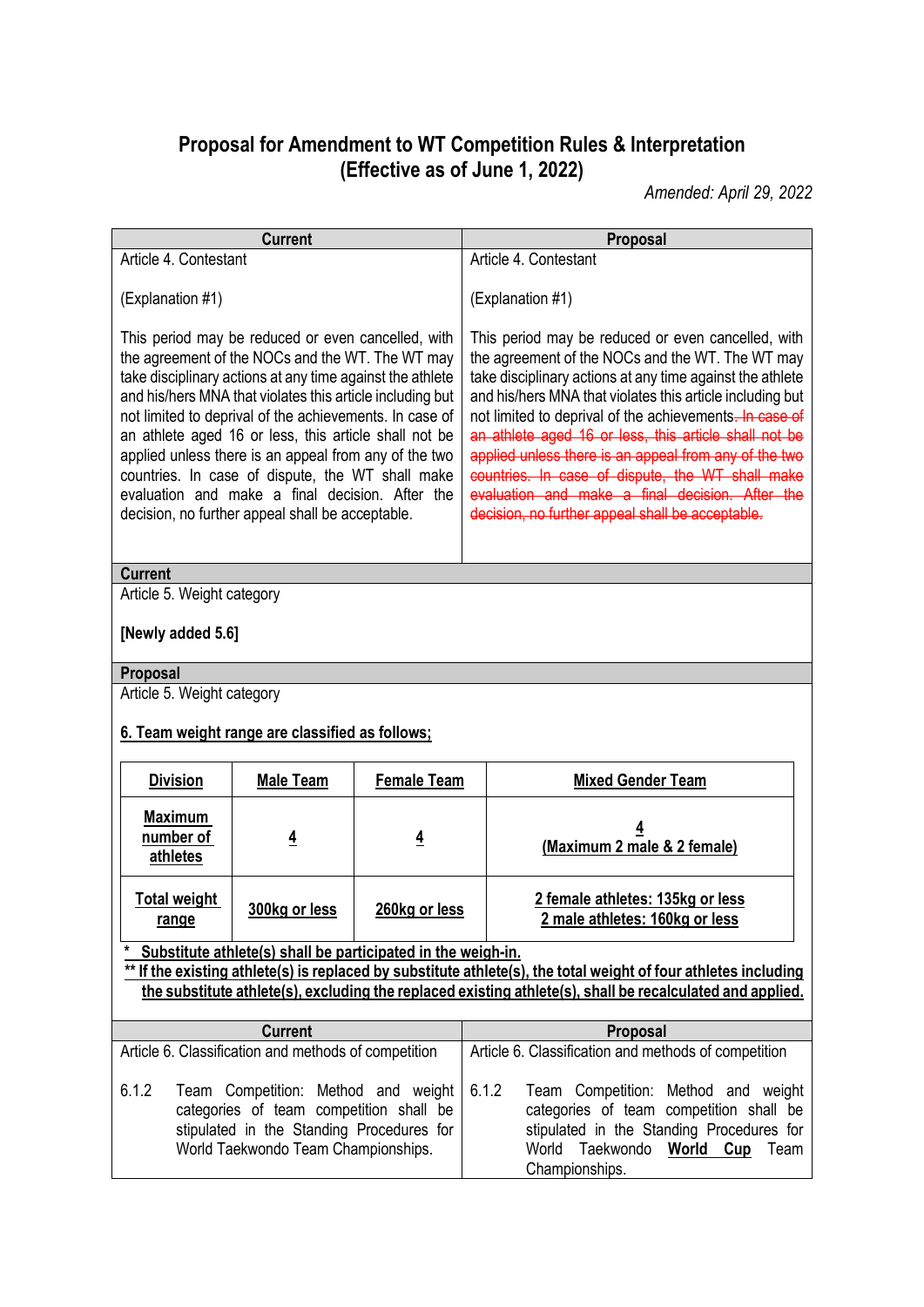| <b>Current</b>                                                                                                                                                                                                                                                                                                                                                                                        | Proposal                                                                                                                                                                                                                                                                                                                                                                                                                                                                                                                                                      |  |
|-------------------------------------------------------------------------------------------------------------------------------------------------------------------------------------------------------------------------------------------------------------------------------------------------------------------------------------------------------------------------------------------------------|---------------------------------------------------------------------------------------------------------------------------------------------------------------------------------------------------------------------------------------------------------------------------------------------------------------------------------------------------------------------------------------------------------------------------------------------------------------------------------------------------------------------------------------------------------------|--|
| Article 7. Duration of Contest                                                                                                                                                                                                                                                                                                                                                                        | Article 7. Duration of Contest                                                                                                                                                                                                                                                                                                                                                                                                                                                                                                                                |  |
| 7.1.1<br>In the best of three (3) system, the duration of<br>the contest shall be three rounds of two<br>minutes each with a one-minute rest period<br>between rounds. However, a 4 <sup>th</sup> round of one<br>minute will not be conducted as the Golden<br>round. In case of a tie score after the<br>completion of the 3 <sup>rd</sup> round, the winner shall<br>be decided by the Article 15. | 7.1.1<br>In the best of three (3) system, the duration<br>of the contest shall be three rounds of two<br>minutes each with a one-minute rest period<br>between rounds. However, a 4 <sup>th</sup> round of one<br>minute will not be conducted as the Golden<br>round. In case of a tie score after the<br>completion of the 3 <sup>rd</sup> round<br>for<br>corresponding round, the round winner<br>shall be decided by the Article 15.                                                                                                                     |  |
| [Newly added 7.1.2]                                                                                                                                                                                                                                                                                                                                                                                   | 7.1.2<br>In the World Cup Team Championships,<br>the duration of the contest shall be three<br>rounds of four (4) minutes of 1 <sup>st</sup> round,<br>five (5) minutes of 2 <sup>nd</sup> and 3 <sup>rd</sup> round with<br>a one (1) minute rest period between<br>rounds.<br>The 1 <sup>st</sup> round shall be conducted based<br>on traditional team match format for one<br>(1) minute per contest and the 2 <sup>nd</sup> and the<br>3rd round shall be conducted for five (5)<br>minutes based on tag-team match format.                              |  |
| Article 9. Weigh-in                                                                                                                                                                                                                                                                                                                                                                                   | Article 9. Weigh-in                                                                                                                                                                                                                                                                                                                                                                                                                                                                                                                                           |  |
| 9.2.1 The rate of selection for the random weigh-in<br>shall be set forth in the outline of the<br>championships or at the head of team meeting<br>and subjects will be randomly selected by<br>computerized system maximum two (2) hours<br>before the start of the competition.                                                                                                                     | 9.2.1<br>The rate of selection for the random weigh-in<br>shall be set forth in the outline of the<br>championships or at the head of team meeting<br>determined by the number of contestants<br>in the weight category as following the<br>criteria and subjects will be randomly<br>selected by computerized system maximum<br>two (2) hours before the start of the<br>competition.<br>a) More than 32 athletes: 20% of total<br>b) 17-32 athletes: 6 athletes<br>c) 9-16 athletes: 4 athletes<br>d) 4-8 athletes: 2 athletes<br>e) Below 4 athletes: None |  |
| Article 14. Prohibited acts and Penalties                                                                                                                                                                                                                                                                                                                                                             | Article 14. Prohibited acts and Penalties                                                                                                                                                                                                                                                                                                                                                                                                                                                                                                                     |  |
| 14.7.1 In the best of three (3) system, when a<br>contestant receives four (4) "Gam-jeom" in a<br>round, the opponent will be declared the<br>winner of that round.                                                                                                                                                                                                                                   | 14.7.1 In the best of three (3) system, when a<br>contestant receives four (4) five (5) "Gam-<br>jeom" in a round, the opponent will be<br>declared the winner of that round.                                                                                                                                                                                                                                                                                                                                                                                 |  |
| (Explanation #1)<br>"Gam-jeom"                                                                                                                                                                                                                                                                                                                                                                        | (Explanation #1)<br>"Gam-jeom"                                                                                                                                                                                                                                                                                                                                                                                                                                                                                                                                |  |
| iii)<br>Avoiding or delaying the match:                                                                                                                                                                                                                                                                                                                                                               | iii)<br>Avoiding or delaying the match:                                                                                                                                                                                                                                                                                                                                                                                                                                                                                                                       |  |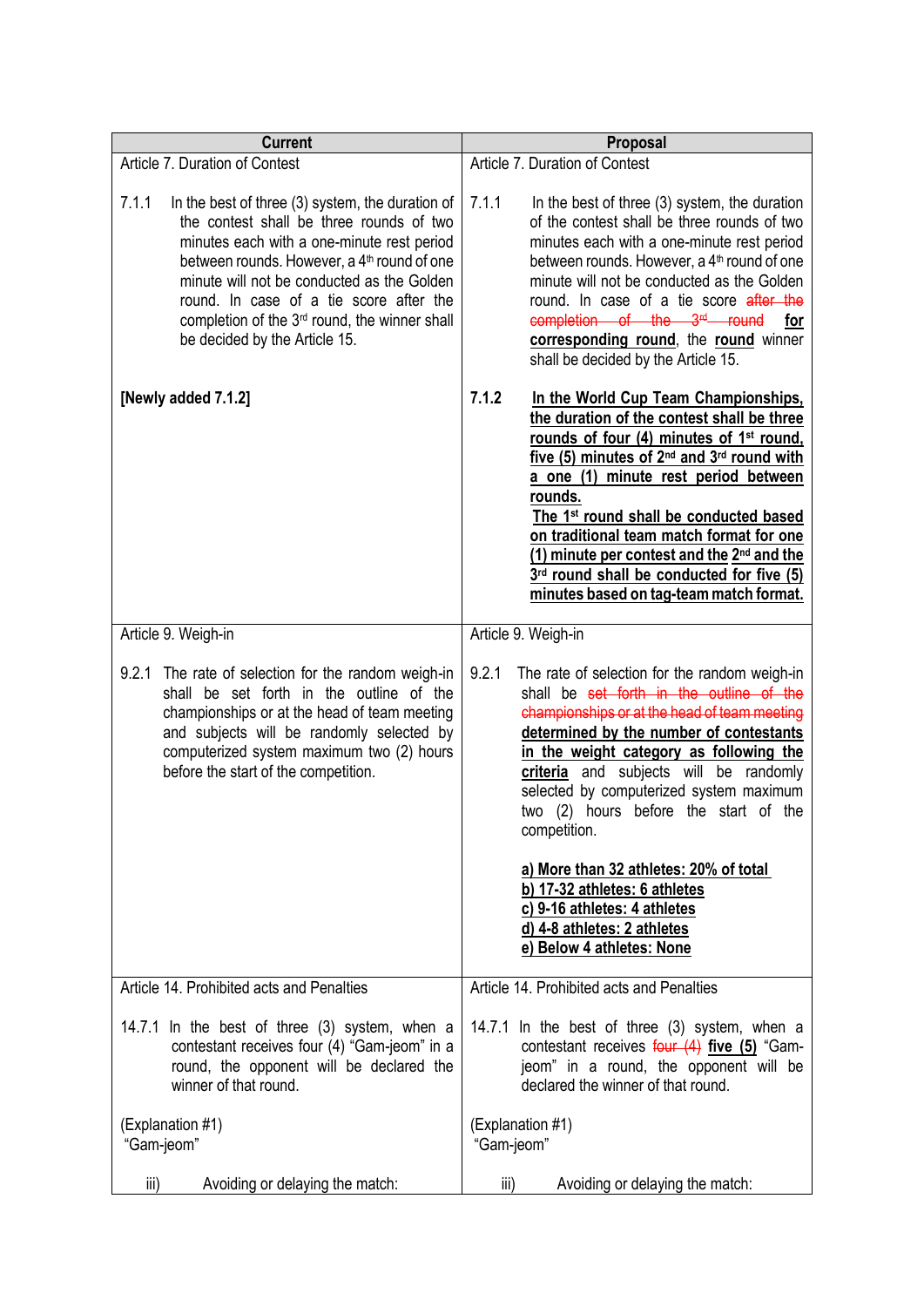| <b>Current</b>                                                                                                                                                                                                                                                                                                                                                                                                                                                                                                                                        | Proposal                                                                                                                                                                                                                                                                                                                                                                                                                                                                                                                                                                                                                          |
|-------------------------------------------------------------------------------------------------------------------------------------------------------------------------------------------------------------------------------------------------------------------------------------------------------------------------------------------------------------------------------------------------------------------------------------------------------------------------------------------------------------------------------------------------------|-----------------------------------------------------------------------------------------------------------------------------------------------------------------------------------------------------------------------------------------------------------------------------------------------------------------------------------------------------------------------------------------------------------------------------------------------------------------------------------------------------------------------------------------------------------------------------------------------------------------------------------|
| This act involves stalling with no<br>a)<br>intention of attacking. A contestant who<br>continuously displays a non-engaging<br>style shall be given a "Gam-jeom". If<br>both contestants remain inactive after<br>five (5) seconds, the center referee will<br>signal the "Fight" command. A "Gam-<br>jeom" will be declared: On both<br>contestants if there is no activity from<br>them 5 seconds after the command was<br>given; or on the contestant who moved<br>backwards from the original position 5<br>seconds after the command was given. | This act involves stalling with no<br>a)<br>intention of attacking. A contestant who<br>continuously displays a non-engaging<br>style shall be given a "Gam-jeom". If<br>both contestants remain inactive after<br>$five (5)$ three $(3)$ seconds, the center<br>referee will signal the "Fight" command.<br>A "Gam-jeom" will be declared: On both<br>contestants if there is no activity from<br>them $\frac{5}{9}$ three (3) seconds after the<br>command was given; or on the<br>contestant who moved backwards from<br>the original position $\frac{5 \text{ three (3)}}{2 \text{ second}}$<br>after the command was given.  |
| iv)<br>Grabbing or pushing the opponent                                                                                                                                                                                                                                                                                                                                                                                                                                                                                                               | iv)<br>Grabbing or pushing the opponent                                                                                                                                                                                                                                                                                                                                                                                                                                                                                                                                                                                           |
| This includes grabbing any part of the<br>a)<br>opponent's body, uniform or protective<br>equipment with the hands. It also<br>Includes the act of grabbing the foot or<br>let or hooking the leg with forearm. For<br>pushing, the following acts shall be<br>penalized.<br>Pushing the opponent out of the<br>boundary line<br>- Pushing the opponent in a way that<br>prevents kicking motion or any normal<br>execution of attacking movement                                                                                                     | This includes grabbing any part of the<br>a)<br>opponent's body, uniform or protective<br>equipment with the hands. It also<br>Includes the act of grabbing the foot or<br>let or hooking the leg with forearm. For<br>pushing, <i>it is permitted as a quick</i><br>impact and a contestant must<br>disengage from opponent after one<br>push. The following acts shall be<br>penalized.<br>Pushing the opponent with<br>prolonged or continuous contact<br>Pushing the opponent out of the<br>boundary line<br>- Pushing the opponent in a way that<br>prevents kicking motion or any normal<br>execution of attacking movement |
| b)<br>Contestants should be separated<br>following the referee's "fight" command<br>in clinch position, and if they fail to do<br>so within five (5) seconds, Gam-jeom<br>will be given to the passive contestant<br>or to both contestants.<br>Gam-jeom will be given to the<br>contestant who is grabbing, holding or<br>crossing the arms to opponent's body in<br>clinch position                                                                                                                                                                 | Contestants should be separated<br>b)<br>following the referee's "fight" command<br>in clinch position, and if they fail to do<br>so within $five (5)$ three $(3)$ seconds,<br>Gam-jeom will be given to the passive<br>contestant or to both contestants.<br>Gam-jeom will be given to the<br>contestant who is grabbing, holding or<br>crossing the arms to opponent's body in<br>clinch position                                                                                                                                                                                                                               |
| When misconduct is committed by a contestant or a<br>coach during a rest period, the referee can<br>immediately declare the "Gam-jeom" and the "Gam-<br>jeom" shall be recorded immediately.                                                                                                                                                                                                                                                                                                                                                          | When misconduct is committed by a contestant or a<br>coach during a rest period, past the five (5) seconds<br>of the round conclusion, the referee can immediately<br>declare the "Gam-jeom" and the "Gam-jeom" shall be<br>recorded immediately to the upcoming round.                                                                                                                                                                                                                                                                                                                                                           |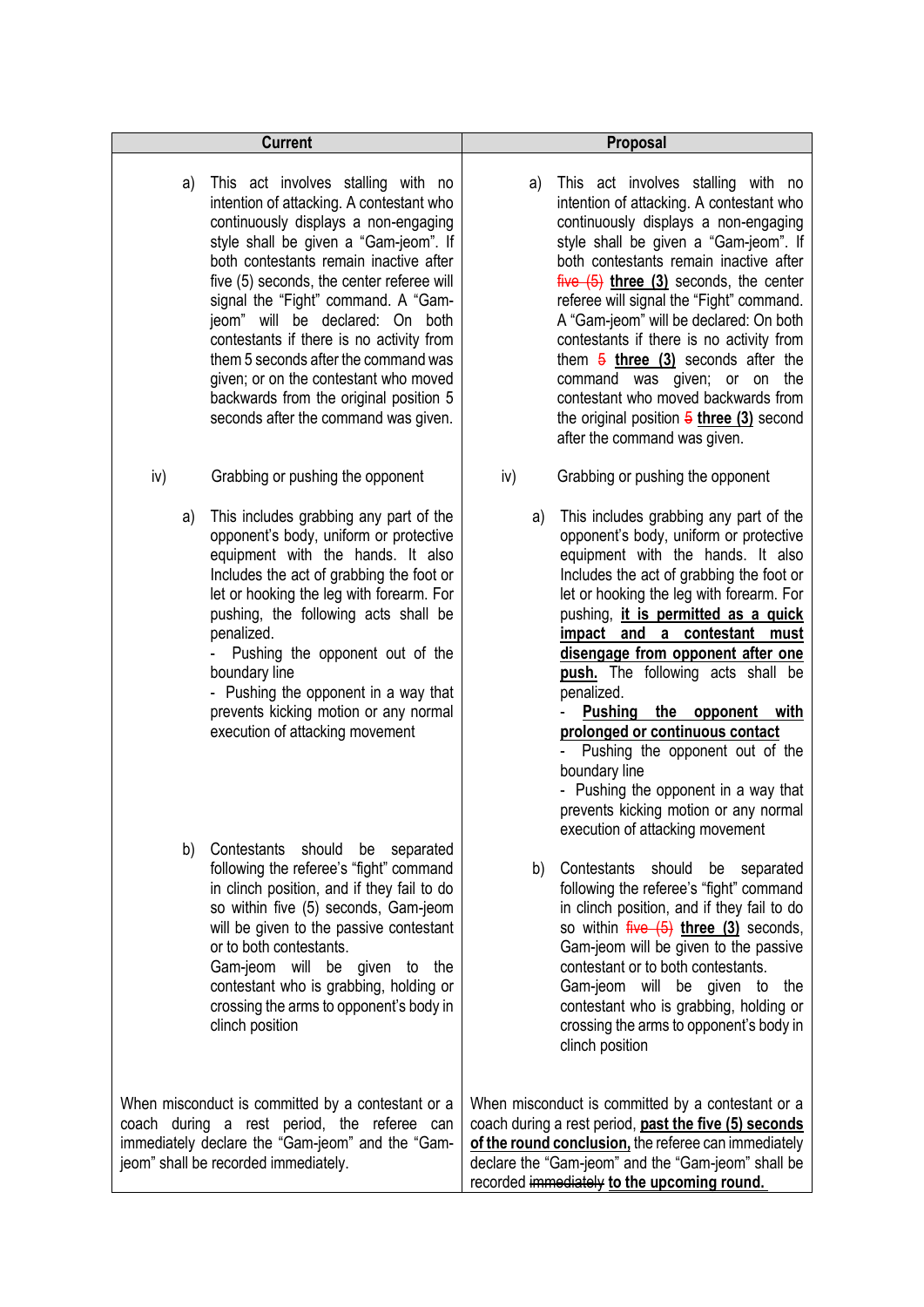| <b>Current</b>                                                                                                                                                                                                                                                                                                                                                                                                                                                                                                                                                                                                                                                                                             | Proposal                                                                                                                                                                                                                                                                                                                                                                                                                                                                                                                                                                                                                                                                                                                                                                                                                                                                                                                                                                                                                                                                                                                                                                                                                                                                                                                                                                                                                                                                                                                                                                             |
|------------------------------------------------------------------------------------------------------------------------------------------------------------------------------------------------------------------------------------------------------------------------------------------------------------------------------------------------------------------------------------------------------------------------------------------------------------------------------------------------------------------------------------------------------------------------------------------------------------------------------------------------------------------------------------------------------------|--------------------------------------------------------------------------------------------------------------------------------------------------------------------------------------------------------------------------------------------------------------------------------------------------------------------------------------------------------------------------------------------------------------------------------------------------------------------------------------------------------------------------------------------------------------------------------------------------------------------------------------------------------------------------------------------------------------------------------------------------------------------------------------------------------------------------------------------------------------------------------------------------------------------------------------------------------------------------------------------------------------------------------------------------------------------------------------------------------------------------------------------------------------------------------------------------------------------------------------------------------------------------------------------------------------------------------------------------------------------------------------------------------------------------------------------------------------------------------------------------------------------------------------------------------------------------------------|
|                                                                                                                                                                                                                                                                                                                                                                                                                                                                                                                                                                                                                                                                                                            | However, "Gam-jeom" shall be recorded to the<br>previous round if the action happened within five<br>(5) seconds of the round conclusion.                                                                                                                                                                                                                                                                                                                                                                                                                                                                                                                                                                                                                                                                                                                                                                                                                                                                                                                                                                                                                                                                                                                                                                                                                                                                                                                                                                                                                                            |
| Article 15. Golden Points and Decision of Superiority                                                                                                                                                                                                                                                                                                                                                                                                                                                                                                                                                                                                                                                      | Article 15. Golden Points and Decision of Superiority                                                                                                                                                                                                                                                                                                                                                                                                                                                                                                                                                                                                                                                                                                                                                                                                                                                                                                                                                                                                                                                                                                                                                                                                                                                                                                                                                                                                                                                                                                                                |
| 15.5 In the best of three (3) system, in case of a tie<br>score after the completion of the 3 <sup>rd</sup> round, the<br>winner shall be decided by superiority based<br>the following criteria:<br>15.5.1 Total points accumulated in all three (3)<br>rounds.<br>15.5.2 If total points are tied, most points<br>scored by turning or spinning kick in all<br>three (3) rounds.<br>15.5.3 If the technical score is the same as in<br>article 15.5.2, the contestant who received<br>less numbers of a Gam-jeom during all<br>three $(3)$ rounds<br>15.5.4 If the three above criteria are the same,<br>the referee and judges shall determine<br>superiority based on the content of the 3rd<br>round. | In the best of three (3) system, in case of<br>$45.5 -$<br>score after the completion of the 3 <sup>rd</sup> round.<br>winner shall be decided by superiority based<br>the following criteria:<br>5.5.1 Total points accumulated in all three (3)<br>15.5.2 If total points are tied, most point<br>scored by turning or spinning kick in<br>three (3) rounds.<br>15.5.3 If the technical score is the same a<br>article 15.5.2, the contestant who received<br>less numbers of a Gam-jeom during all-<br>three (3) rounds<br>15.5.4 If the three above criteria are the same,<br>the referee and judges shall determine<br>superiority based on the content of the 3 <sup>rd</sup><br>round.<br>15.5<br>In the best of three (3) system, in case of<br>tie score for corresponding round, the<br>round winner shall be decided by<br>superiority based on following criteria:<br>15.5.1 Most points scored by turning or<br>spinning kick.<br>15.5.2 If the technical score is the same,<br>the contestant who has more scored in the<br>order of a higher value techniques as<br>follows (Head, Trunk, Punch, Gam-Jeom).<br>15.5.3 If the high value points are same, the<br>contestant who received higher number of<br>hits registered by the PSS.<br>15.5.4 If the three above criteria are the<br>same, the referee and judges shall<br>determine superiority.<br>a) In case of two (2) corner judges,<br>winner shall be decided by referee<br>and two(2) judges.<br>b) In case of three (3) corner judges,<br>winner shall be decided by three (3)<br>judges except referee. |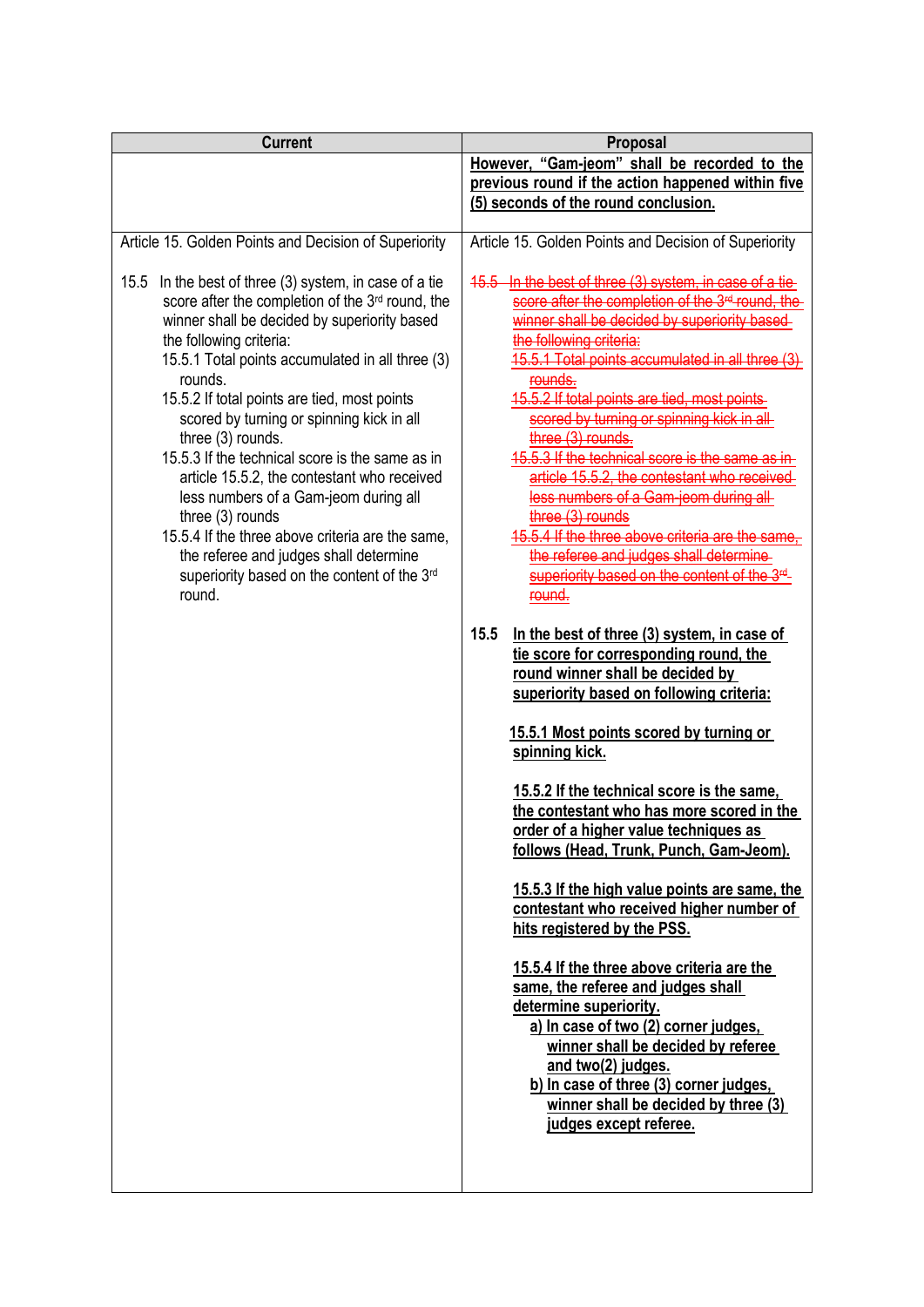|                  | <b>Current</b>                                                                                    | Proposal                                                                                                |
|------------------|---------------------------------------------------------------------------------------------------|---------------------------------------------------------------------------------------------------------|
|                  | (Guideline for officiating)                                                                       | (Guideline for officiating)                                                                             |
|                  | The procedure for superiority decision shall be as                                                | The procedure for superiority decision shall be as                                                      |
| follows.         |                                                                                                   | follows except for the best of three (3) system.<br>Prior to the contest, all refereeing officials      |
| 1)               | Prior to the contest, all refereeing officials<br>take the superiority card with them.            | 1)<br>take the superiority card with them.                                                              |
| 2)               | When a match is to be decided<br>by                                                               | 2)<br>When a match is to be decided by                                                                  |
|                  | superiority, the referee shall declare "Woo-                                                      | superiority, the referee shall declare "Woo-                                                            |
|                  | se-girok (Record Superiority)".                                                                   | se-girok (Record Superiority)".                                                                         |
|                  | 3) Upon the referee's declaration, the judges                                                     | Upon the referee's declaration, the judges<br>3)                                                        |
|                  | shall record the winner within 10 seconds                                                         | shall record the winner within 10 seconds                                                               |
|                  | with their heads down, sign on the card and                                                       | with their heads down, sign on the card and                                                             |
|                  | then give it to the referee.                                                                      | then give it to the referee.                                                                            |
| 4)               | The referee shall collect all superiority cards,<br>record the final result, and then declare the | The referee shall collect all superiority cards,<br>4)<br>record the final result, and then declare the |
|                  | winner.                                                                                           | winner.                                                                                                 |
| 5)               | Upon declaration of winner, the referee shall                                                     | Upon declaration of winner, the referee shall<br>5)                                                     |
|                  | hand over the cards to the recorder and the                                                       | hand over the cards to the recorder and the                                                             |
|                  | recorder shall submit the cards to the                                                            | recorder shall submit the cards to the                                                                  |
|                  | Technical Delegate of World Taekwondo.                                                            | Technical Delegate of World Taekwondo.                                                                  |
|                  |                                                                                                   |                                                                                                         |
| [Newly added]    |                                                                                                   |                                                                                                         |
|                  |                                                                                                   |                                                                                                         |
|                  | (Guideline for officiating for the best of three (3)                                              | (Guideline for officiating for the best of three (3)                                                    |
| system)          |                                                                                                   | system)                                                                                                 |
|                  |                                                                                                   |                                                                                                         |
|                  |                                                                                                   | When a round is to be decided by<br>1)<br>superiority, the referee shall declare                        |
|                  |                                                                                                   | "Woo-se-girok (Record Superiority)".                                                                    |
|                  |                                                                                                   | 2)<br>Upon the referee's declaration,<br>the                                                            |
|                  |                                                                                                   | judges declare the winner simultaneously                                                                |
|                  |                                                                                                   | after the Referee's count of three (3) by                                                               |
|                  |                                                                                                   | using round winner hand signal facing                                                                   |
|                  |                                                                                                   | the head table.                                                                                         |
|                  |                                                                                                   | a) In case of two (2) corner judges, winner<br>shall be decided by referee and two (2)                  |
|                  |                                                                                                   | corner judges.                                                                                          |
|                  |                                                                                                   | b) In case of three (3) corner judges.                                                                  |
|                  |                                                                                                   | winner shall be decided by three (3)                                                                    |
|                  |                                                                                                   | corner judges except referee.                                                                           |
|                  |                                                                                                   | The Review Jury shall record the final<br>3)                                                            |
|                  |                                                                                                   | result, and declare to Operator the round<br>winner.                                                    |
|                  |                                                                                                   | Upon declaration of winner, the referee<br>4)                                                           |
|                  |                                                                                                   | shall declare the round or match winner.                                                                |
|                  | Article 16 Decisions                                                                              | Article 16 Decisions                                                                                    |
| (Explanation #7) |                                                                                                   |                                                                                                         |
|                  | Invalid Result Mark (IRM):                                                                        | (Explanation #7)<br><b>Invalid Result Mark (IRM):</b>                                                   |
|                  | Double Disqualification (DDQ)                                                                     | Double Disqualification (DDQ)                                                                           |
|                  | Double Withdrawal (DWR)                                                                           | Double Withdrawal (DWR)                                                                                 |
|                  | Double Disqualification for unsportsmanlike                                                       | Double Disqualification for unsportsmanlike                                                             |
|                  | behavior (DDB)                                                                                    | behavior (DDB)                                                                                          |